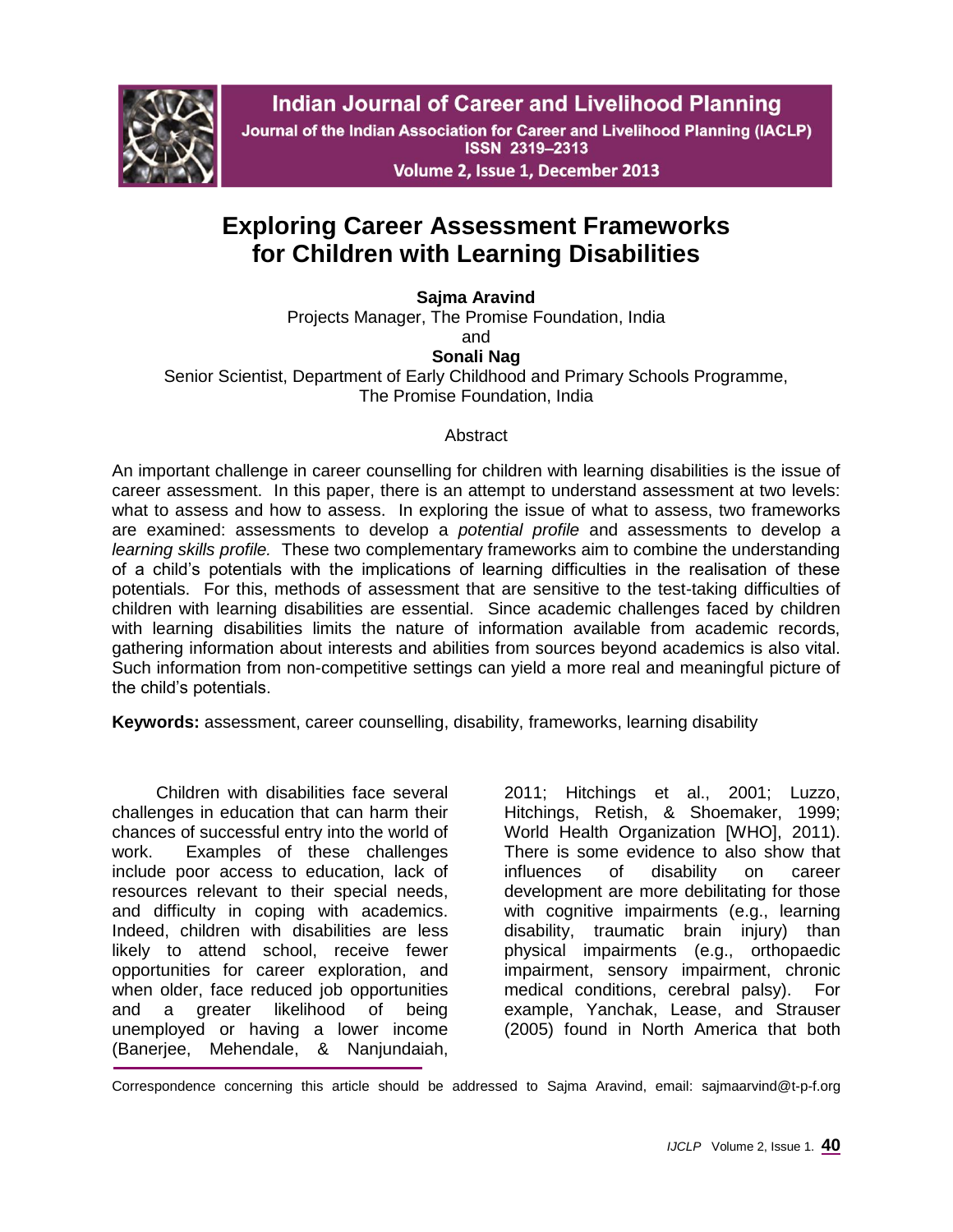Caucasian and African-American adults with cognitive disabilities exhibited more dysfunctional career-related thoughts than those with physical disabilities.

At the macro level, the World Health Survey (WHO, 2011) has estimated that the prevalence of disability across countries ranges from under 1% to over 30% of the population. The general trend points to a higher prevalence of disability in developing countries in comparison to the economically developed countries (e.g., 31.9% in Bangladesh as opposed to 4.3% in each of Ireland and Norway). While these trends are computed using aggregated data of all disability types put together, the important point to note is the vital issue of economic planning for those with disability especially in a developing economy like India.

The career development challenges of persons with disability also vary depending on the nature and severity of the disability. In this paper, the focus is on implications for career counselling of those with learning disabilities which manifest early in childhood and persist into adulthood. Although the influence of learning disabilities on academic attainments has been extensively researched, as has the impact of intervention within this context, few studies have focussed on the career preparation process. The first section of this writing presents the current understanding of learning disability and the second section examines the implications of a learning disability for career counselling, focussing on the Indian context. To conclude, we highlight the significance of career assessment using two complementary frameworks and stress the need for (a) information from non-competitive settings that throw light on strengths and capacities beyond academics, and (b) assessment tools that are sensitive to specific test-taking difficulties that stem from a learning disability.

#### **Models of Disability**

Historically, discussions about disability were within the health sector and viewed from within a medical model. Very little or no role was ascribed to the environment in which the difficulty was being experienced. One implication of this model was that the primary intervention was in the form of medical treatment aimed to alleviate the physical difficulties experienced by the person. Very little attention went to the social and psychological impact of the disability. The alternate model, a social conceptualisation of disability, looked at disability as a product of the environment. This shift was brought about by the acknowledgement that, more often than not, people are "disabled by the society rather than by their bodies" (WHO, 2011, p. 28). In line with this, disability has been taken as an "umbrella term for impairments, activity limitations and participation restrictions, referring to the negative aspects of the interaction between an individual (with a health condition) and that individual's contextual factors (environmental and personal factors)" (WHO, 2011, p. 4). Career counselling for persons with disability can go beyond guiding career choices to realising abilities and potentials, navigating barriers and increasing economic, and thereby social, participation.

#### **Learning Disability**

An interesting chronicle of the history of learning disability is in the form of case histories from the United States and Europe from as early as the seventeenth century by Anderson and Meier-Hedde (2001). For a very long time, cases of reading difficulties were mostly reported by physicians who used varying terms such as *word blindness, amblyopia, legasthenie,* and *strephosymbolia* to refer to the disability. Despite this long history of recognising learning difficulties, a lack of consensus continues both with regard to the terminology and the meaning attributed to learning disability and its subtypes. This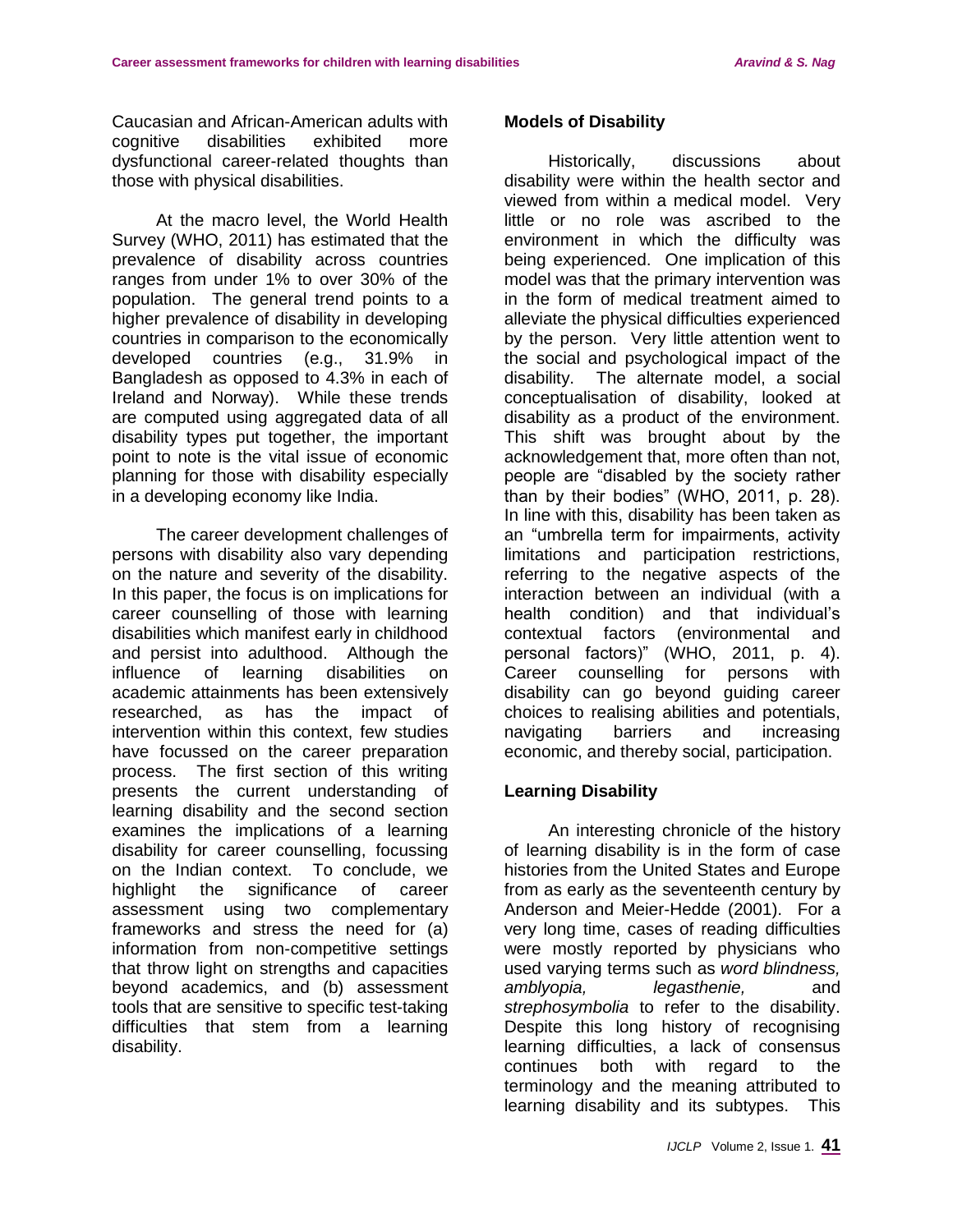writing will use the term *learning disability* for difficulties that a person experiences with regard to learning. This will include concepts of *learning difficulties* and *learning disorders*.

Learning disability refers to the difficulties that are experienced with the core skills that support learning such as reading, writing, spelling, and arithmetic (Nag & Snowling, 2012). The onset of learning disability occurs in childhood and is most often visible first in the form of academic challenges experienced in the early school years. Sometimes, conditions such as speech and sound disorders, attention deficit disorders, and emotional disorders may co-occur (Nag & Snowling, 2012; WHO, 1992). Learning disability has been named and defined in different ways by the two main international classification systems, the International Classification of Diseases and Related Health Problems (ICD-10; WHO, 1992) and the Diagnostic and Statistical Manual of Mental Disorders (DSM-V; American Psychiatric Association [APA], 2013). Table 1 summarises the understanding of learning disability according to the ICD-10 and the DSM-V.

| <u>carring Disability as actived in the rooms of the and Dollar</u> |                                                                                                                                                                                                                                              |                                                                                                                                                                                                                                                            |  |  |
|---------------------------------------------------------------------|----------------------------------------------------------------------------------------------------------------------------------------------------------------------------------------------------------------------------------------------|------------------------------------------------------------------------------------------------------------------------------------------------------------------------------------------------------------------------------------------------------------|--|--|
|                                                                     | <b>International Classification of Diseases</b><br>(ICD-10)                                                                                                                                                                                  | <b>Diagnostic and Statistical Manual</b><br>of Mental Disorders (DSM-V)                                                                                                                                                                                    |  |  |
| <b>Name</b>                                                         | Specific Developmental Disorders of Scholastic<br><b>Skills</b>                                                                                                                                                                              | <b>Specific Learning Disorder</b>                                                                                                                                                                                                                          |  |  |
| <b>Diagnosis</b>                                                    | Diagnosis is based on the discrepancy<br>approach, that is, the discrepancy between the<br>assessed level of skill (e.g., reading accuracy<br>level, spelling accuracy level) and the expected<br>level of skill for the child's age and IQ. | Learning disability is diagnosed if<br>difficulties have persisted for at least<br>6 months despite intervention.                                                                                                                                          |  |  |
| <b>Types</b>                                                        | <b>Specific Reading Disorder: This is</b><br>characterised by impairment in reading skills<br>such as in reading comprehension, word<br>recognition and oral reading. Spelling difficulties<br>are also common.                              | <b>Specific Learning Disorder with</b><br><b>Impairment in Reading: This is</b><br>characterised by difficulties in word<br>reading accuracy, reading fluency,<br>and reading comprehension.<br><b>Specific Learning Disorder with</b>                     |  |  |
|                                                                     | <b>Specific Spelling Disorder: This is</b><br>characterised by difficulties in spelling accuracy<br>in the absence of a specific reading disorder.                                                                                           | <b>Impairment in Written Expression:</b><br>This is identified by inaccurate<br>spellings, grammar, and punctuation,<br>and lack of clarity or organisation in                                                                                             |  |  |
|                                                                     | <b>Specific Disorder of Arithmetical Skills: This</b><br>is characterised by impairment in arithmetical<br>skills, especially basic computational skills of<br>addition, subtraction, multiplication, and division.                          | written expression.<br><b>Specific Learning Disorder with</b><br><b>Impairment in Mathematics: This is</b><br>characterised by difficulties with<br>number sense, memorisation of<br>arithmetic facts, fluent calculations,<br>and mathematical reasoning. |  |  |

| Table 1                                                |
|--------------------------------------------------------|
| Learning Disability as defined in the ICD-10 and DSM-V |

*Source.* (a) American Psychiatric Association (APA). (2013). Diagnostic and statistical manual of mental disorders (5th ed.). Washington, DC: Author. (b) World Health Organization (WHO). (1992). *The ICD-10 classification of mental and behavioural disorders.* Geneva, Switzerland: Author.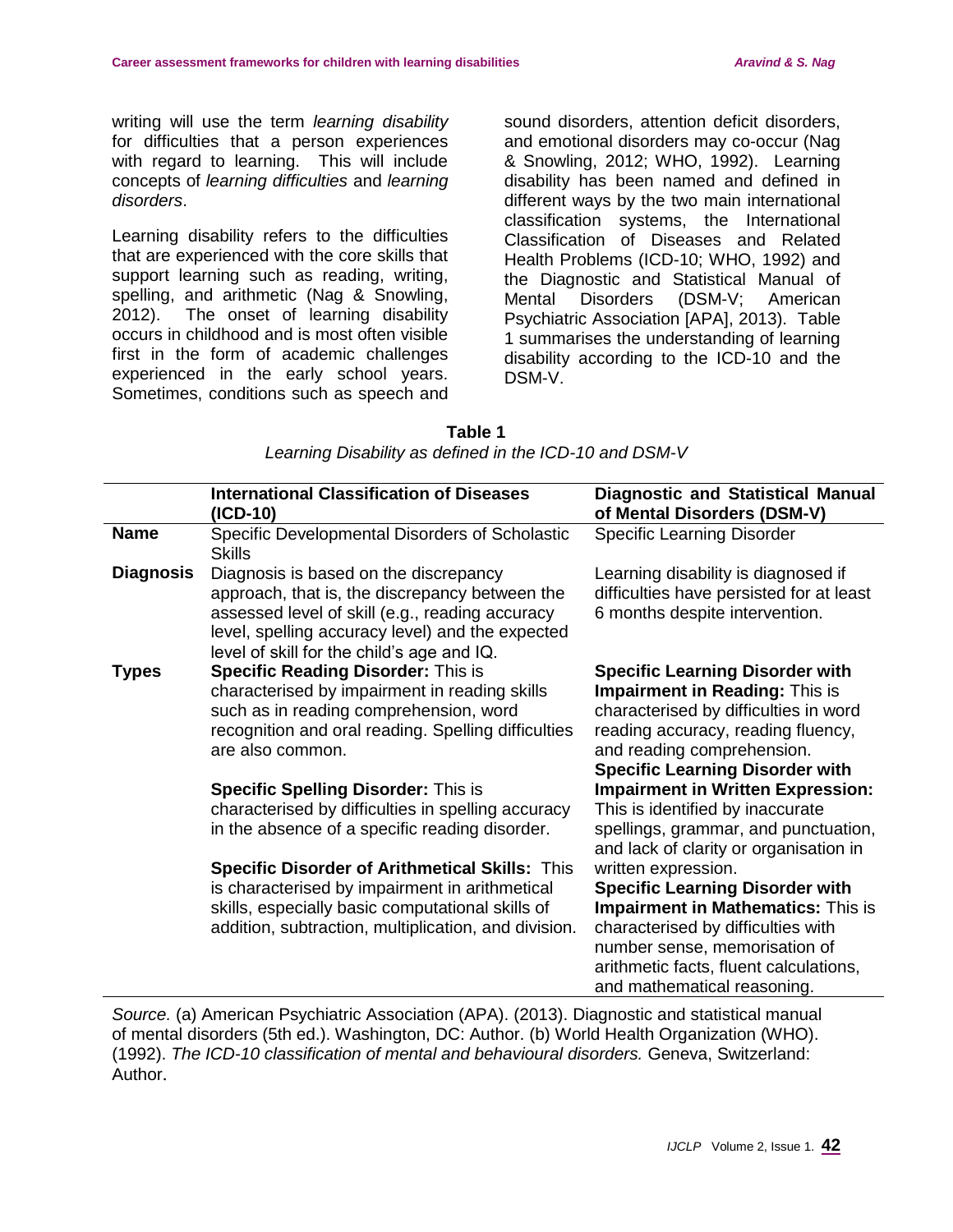### **Career Counselling and Learning Disability**

Career counselling for children with learning disabilities present unique and often hidden challenges, different from that of their regular peers (Hitchings et al., 2001, in the US; Nag, 2011, in India). We discuss next some of the issues related to learning disability that influence preparation for entry into a career. Excerpts from interviews with persons with learning disabilities aged 16 to 24 will be used to illustrate the felt needs and challenges in contemporary India (Aravind, Sailo, Nag, & Arulmani, 2011).

Most systems of education heavily rely on the student's ability to read, understand, and express knowledge through language and writing. As a result, academic underachievement constantly emerges as a main concern among students with learning disabilities. In the words of 19-year-old A.V. with moderate dyslexia, low scores in school exams meant, "…it would limit my choices …let's say you want to go to the best college then you would really, really, have to do well". The negative experience of persistent academic difficulties is further compounded by the callous nature of evaluation systems practiced in schools. Added to this, competitive Indian classrooms make children with learning disabilities doubly aware of their academic disadvantage. Pressure to work fast, abide by deadlines, and needing more time and effort to achieve the same as their peers without learning disabilities are some of the concerns that repeatedly surface (Nag, 2014).

Disadvantages are most stark in the context of competitive examinations for post-school courses. In the words of 17 year-old A.D. with moderate dyslexia and a history of anxiety symptoms, the greatest challenge anticipated in career planning is ". . . getting into a good university…. cos [*sic*] there'll be lot of people applying and I'd be competing with quite a few people ..." In some countries (e.g., United States of America), students with learning disabilities are offered concessions and these accommodations have been found to be useful to achieve scores that are a more accurate reflection of the student's true potential (Zurcher & Bryant, 2001). Though the Indian system offers concessions in school examinations for children with learning disabilities, similar sensitivity is as yet missing in the post-school and higher education sector. This could be one of the reasons for the low numbers of children with learning disabilities who opt for professional and technical courses. In India, entry into these courses is gated by highly competitive exams. Children with learning disabilities many a times forsake courses in these fields because of real and perceived difficulty in successfully clearing these exams. Entry into the few, best institutes in the country are often closed to them.

Hitchings and colleagues (2001) pointed out yet another impact of learning disability. The presence of a learning disability often translates into countless hours spent on remedial activities (both in and outside school) in order to catch up with an extensive curriculum. This in turn reduces time that would typically be spent for career development activities. Nag (2011), however, has highlighted the importance of setting up such opportunities "within the home- community-institution matrix" (p. 127) in order to promote a smooth transition from education to work.

Many a times, career counselling for children with disability is associated with vocational courses. In some cases, this may be the right thing to do because the learning demands of the course do not draw from the student's areas of weakness (e.g., the courses do not involve abstract texts requiring advanced levels of reading fluency, which may be low in children with learning difficulties). Recommending such courses may be a challenging counselling task in India because vocational courses are often placed at the bottom of the prestige ladder, especially in middle and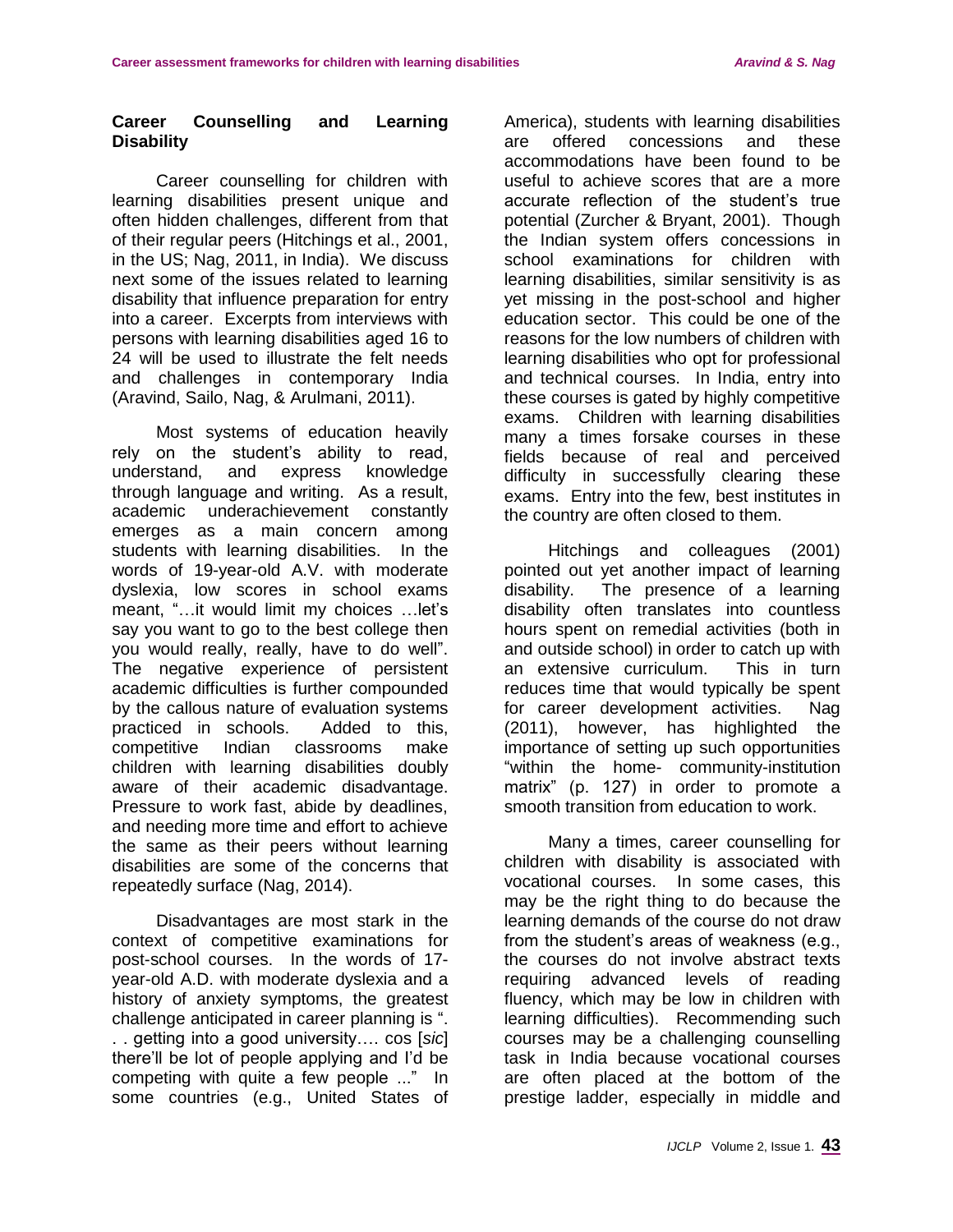upper-middle socioeconomic groups (Arulmani, 2009).

However, career counselling for children with learning disabilities should not, without doubt, become a blind promotion of vocational training. For example, Alston, Bell, and Hampton (2002) have expressed concern that attitudes of parents and teachers hold back students with learning disabilities from pursuing studies related to science and engineering fields. The decision to pursue a vocational course or other courses should ideally be prompted by a clear understanding of one's interests, abilities, and potential. Thus, looking beyond academic weaknesses and identifying other more relevant sources of strengths and abilities should be a prime objective when drawing up a career counselling plan for children with learning disabilities. One useful area to therefore explore is information from non-competitive settings for insights into hidden or underrated strengths and capacities.

In addition to their difficulties with academics, children with learning disabilities exhibit emotional difficulties such as anxiety, panic attacks, and mild to moderate depression. Nag (2014) has found that the inability to be assertive and the tendency to give up easily were barriers in the transition from an educational to a work setting. As a result, more often than not, career decisions of children with learning disabilities are made for them by parents, teachers, or other influential people in their lives. Or, the decisions are made out of a better knowledge of one's weaknesses and limitations rather than one's strengths. This brings us to the importance of sensitive career assessment that can help children with learning disabilities get a balanced picture of their strengths and weaknesses for making more informed career choices.

#### **Career Assessment and Learning Disability**

The earliest use of career assessment is traced back to Frank Parsons, popularly known as founder of the vocational guidance movement and author of the seminal book *Choosing a Vocation*  (Parsons, 1909). Parsons encouraged systematic assessment to identify people suitable for jobs created as a result of the Industrial Revolution. Since then, various devices have come to be used for assessing different aspects of an individual such as interests, abilities, needs, and career maturity. Assessment approaches and techniques are broadly divided into two: the psychometric, quantitative approach and the non-psychometric, qualitative form of assessment. Both approaches to assessment are of use for career counselling children with learning disabilities.

#### **Why Assess?**

Career assessment that aims to promote knowledge of personal interests and abilities is an important part of most forms of career counselling. However, facilitation of self-understanding gains special consideration when it comes to career counselling for children with learning difficulties who are used to being labelled as "stupid" or "worthless" because of their difficulties with reading and writing. A study with college graduates with learning disabilities in the United States who were academically successful found that they had constructed a profile of their strengths and weaknesses by engaging in various academic and non-academic activities (Anctil, Ishikawa, & Scott, 2008). The knowledge gathered from sources beyond academics helped with more successful career decisions, even when such decisions were not in tune with the influences/opinions of parents and significant others. The benefits of such self-knowledge have been found to extend well into adulthood. A 20-year longitudinal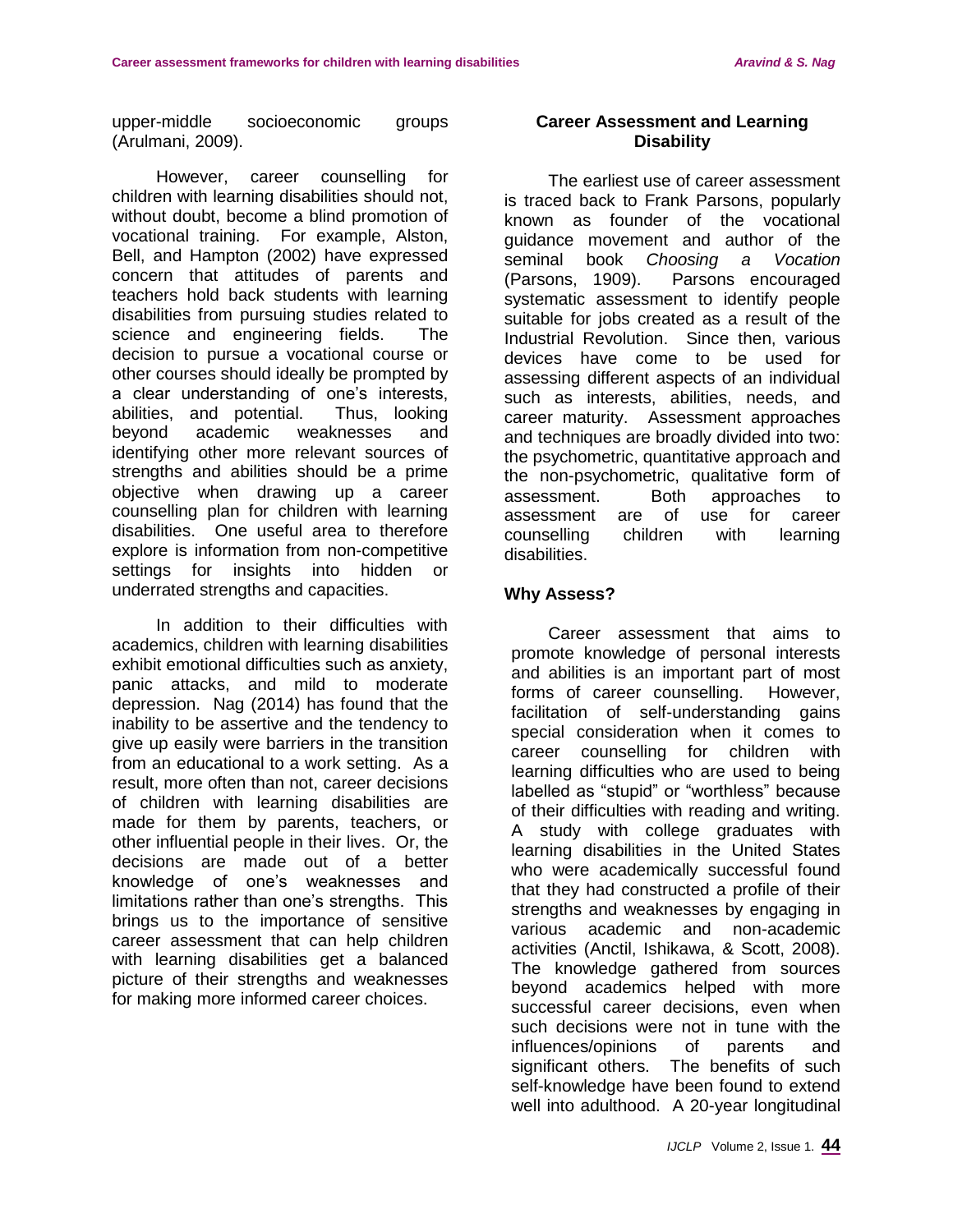study to identify factors that predict life outcomes among persons with learning disabilities found self-awareness as one of the six key predictors of success in life (success here being defined in terms of achievements in education, employment, relationships, and life satisfaction) (Raskind, Goldberg, Higgins, & Herman, 1999). The participants in this study were mostly White, from across the socioeconomic spectrum, and between 28 and 35 years at the time of follow up. Taken together, an important reason why career-related assessments are useful is to promote self-awareness, and this understanding can in turn increase a sense of self-determination.

#### **What to Assess?**

Self-understanding is a key component of career counselling and some aspects of the individual that have been commonly assessed are interests, aptitudes, personality, social cognitions, and career-related thoughts and beliefs. In this paper we propose the use of two frameworks of assessment for children with learning disabilities: first, the development of a potential profile and second, a learning skills profile.

**Framework one: The potential profile.** Interests and aptitudes are perhaps the most widely assessed constructs in most forms of career counselling. The first assessment framework seeks to understand the overlapping constructs of interests and abilities of the child and the areas of convergence of these two constructs, namely potential (Arulmani, 2014). These concepts are explained briefly.

**Interests.** Interests have been approached and studied in different ways. One definition of interests is "motivations that determine life decisions" (Walsh as cited in Dik & Hansen, 2008, p. 41). The function of interests have been likened to that of "the rudder of a boat to determine the direction a person (or boat) goes" (Strong, as cited in Dik & Hansen, 2008, p. 91) and "the steam in a locomotive" (Arulmani, 2014) that pushes a person to seek certain kinds of activities. Dik and Hansen (2008) have pointed out that interests set "the conditions in which satisfying, meaningful work can be pursued" (p. 95). A metaanalytic study examining primarily North America and European research found that interests seemed to become stable between early adolescence and middle adulthood, and perhaps because of this, interests have an important influence on the educational and occupational pathways that people choose (Low, Yoon, Roberts, & Rounds, 2005).

Interest assessment with the purpose of guiding individuals towards suitable careers began with the ground breaking work of E. K. Strong, Frederic Kuder, and John Holland who developed a rationale for classifying interests and assessment devices for measuring and categorising interests. Strong's interest assessment, for example, was based on the assumption that people in certain occupations seemed to share a cluster of interests which could be differentiated from those of people in other occupations. On the other hand, Holland's interest assessment is based on the idea that people's personality types can help predict their vocational interests.

Aptitudes. Reviewing the literature on two synonymously used terms aptitudes and abilities—Arulmani (2014) summarises that aptitudes "reflect how *likely*  [emphasis in original] an individual is to be successful in the performance of a certain task" while ability refers to a person's innate talents and the potential to excel in a particular area. Continuing the analogy of the locomotive, Arulmani (2014) compares aptitudes to the engine implying that aptitudes provide the actual ability to move forward and be successful in the execution of a specific set of tasks.

A review of job performance researches showed that tests of ability predict performance in almost all types of jobs better than any other predictor (Gottfredson, 2003). Despite this, historically, the assessment of abilities took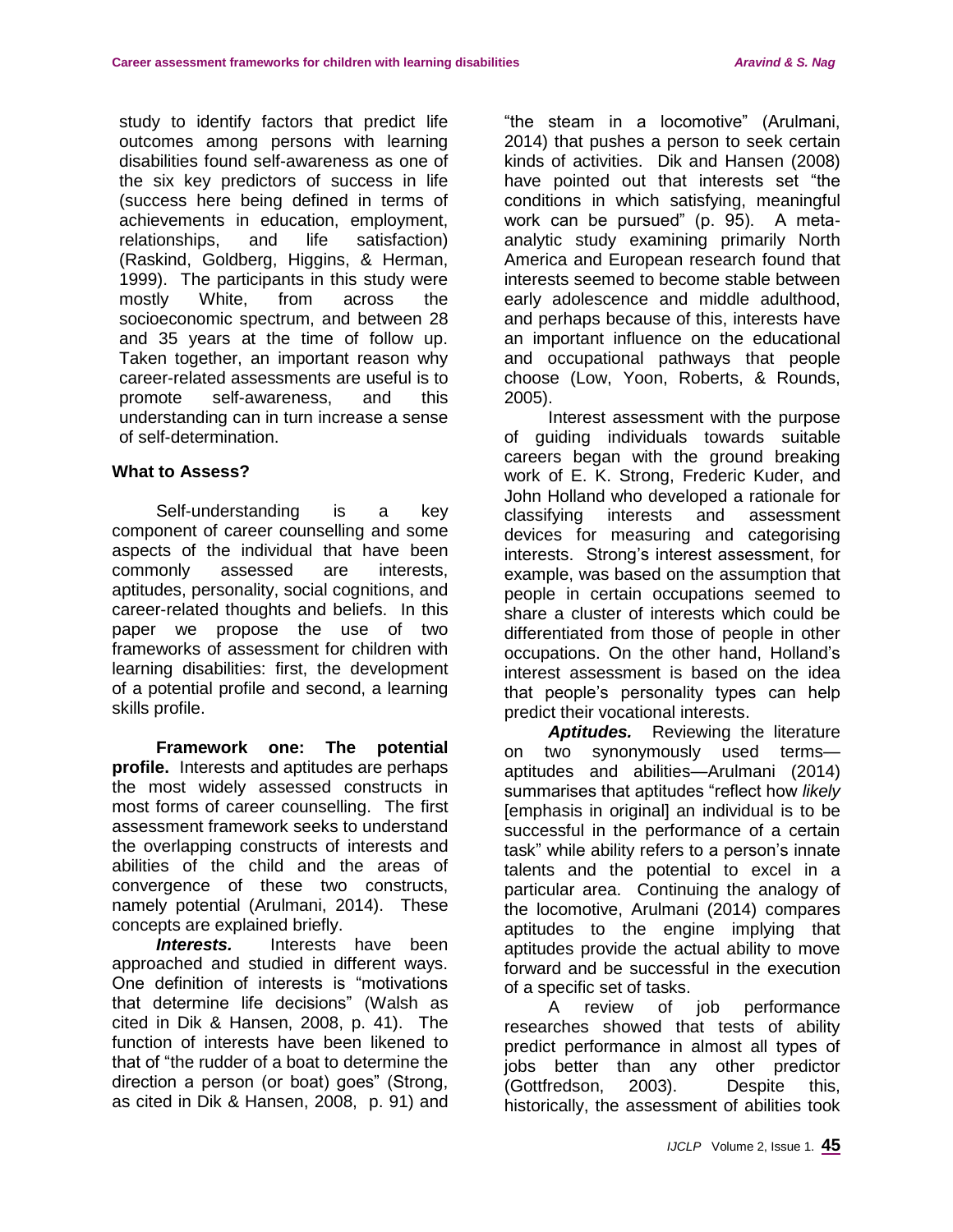a backseat especially in North America with the rise of civil rights and feminist movements leading to an unwillingness on the part of the counsellor to inform the client that "they could not become whatever they wished to be" (Gottfredson, 2003, p. 116). In India, in contrast, aptitude tests often serve as the most frequently used tool for assessment in career counselling, often ignoring all other sources of valid information about the client.

**Potential.** Most of the times, the constructs discussed above are assessed using different theoretical frameworks. Such information cannot be made readily useful to the person receiving guidance (Ackerman & Beier, 2003). In addition, some of the interests that a person has may not be complemented by aptitudes in the same areas and in the same way. It is also possible that a person may not necessarily be interested in all areas that he/she has abilities for. The point of overlap between a person's interests and aptitudes is however converging evidence of an individual's profile and Arulmani (2014) has labeled this overlap as the individual's *potential*. For example, if a person is interested in working with numbers and is also good at numerical calculations, the person could be described as having a high potential in number-related tasks. Career assessment within this framework aims at sensitively and accurately developing a person's *potential profile.*

In summary, the Interest-Aptitude-Potential framework offers an understanding of the child's work-related interests and abilities and suitable careers linked to these. It may, for example, reveal that while one child has the potential to do well in careers related to working with numbers (e.g., accountant, financial manager, statistician), another child might be suited for careers dealing with machines (e.g., engineer, mechanic, pilot). This framework can help children identify strengths and interests and direct preparation toward careers that are strongly linked to their potentials. This framework, however, raises two important concerns: (a) Is career preparation based solely on identification of potentials adequate for children with learning disabilities? (b) How to, in the first place, assess interests and aptitudes in children with learning disabilities? These two concerns are perhaps better addressed by a complementary framework, which we discuss next.

**Framework two: Learning skills profile.** Identifying one's potentials can be a liberating experience especially for a child with learning disability. To know what one's strengths are and to be able to identify careers linked to these strengths can instill a new found confidence. However, what may not be clearly evident to the career chooser are the obstacles that his/her learning difficulty may pose, both in the preparation for entry into most careers and in the practice of certain careers. For example, difficulties with reading comprehension or slow writing speed or severe levels of exam anxiety may be blocks to entry into specific courses of interest to the career chooser.

The presence of a learning disability might also mean that a child may need to realistically appraise the viability of careers that require the extensive use of language skills. Success in careers in journalism, law, or the social sciences, for example, rely heavily on the person's ability to convert ideas into words and express them orally or through writing. Only an understanding of the nature and severity of the learning difficulty experienced by the child can help him/her to realistically explore the feasibility of such careers. On the other hand, a difficulty with a specific aspect of language (for example, difficulty with spelling as in the case of specific spelling disorder) is often assumed to imply difficulties with all aspects of language. This however may not always be true. A child may have difficulties with spelling, but may be skilled at creative writing. This has implications for career counselling because the presence of a learning disability should not simply translate into a total disregard for any career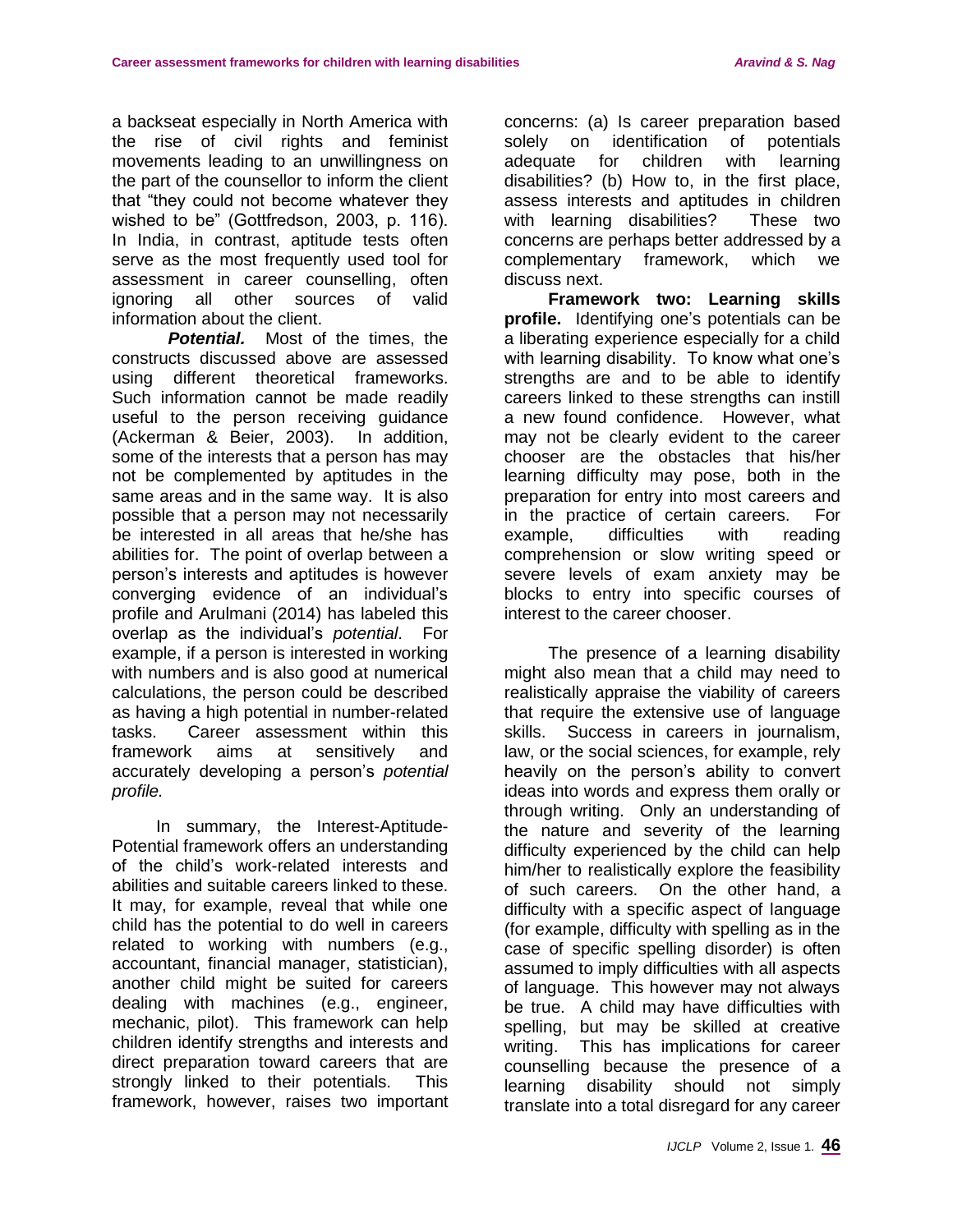that involves the use of language in a major way. Such discarding of career options without a clear view of one's profile of abilities, despite the diagnosis of a learning disability, may prevent career exploration. It may even block an individual from capitalising on what may be strengths in his/her learning skills profile.

Moving to the second concern, the profile of learning skills has important implications for the child's ability to take a test and perform in real-life situations. The nature and severity of the learning disability will impact what forms of assessment may be suitable. For example, difficulty with reading speed or easy distractibility impact performance on timed tests. Indeed, results on most interest and aptitude tests rely on accurate, and sometimes quick, understanding of test questions. Knowing the learning skills profile can help in planning assessment strategies that do not work against the language and other cognitive challenges of the child.

A useful framework for constructing a learning skills' profile is the *International Classification of Functioning, Disability and Health for Children and Adolescents* (ICF CY) of the WHO (2002). The ICF CY understands health from three perspectives: body, individual, and society. Thus, disability may arise as a result of a problem in the physical body, in the active individual, or in the surrounding society, separately or in combination. The body is evaluated for the efficiency of its structures and functions, the individual for the quality of activity and participation, and the society for the contextual factors. *Impairments* refer to problems in body structures and functions, *activity limitations* to difficulties in the areas of activity, and *participation restrictions* for difficulties in the areas of participation. Table 2 gives a visual representation of these overlapping perspectives of the ICF CY.

In addition, the ICF CY employs *qualifiers* to indicate the presence and extent of difficulty. At the level of the body,

the first qualifier indicates presence and extent of the impairment (e.g., no impairment, mild impairment) and the second qualifier indicates the nature of the impairment (e.g., no loss, partial loss). At the level of the individual's activity and participation, the first qualifier is the person's performance in his current environment including all forms of assistance required, and the second qualifier, called a capacity qualifier, describes the person's actual ability to perform a task without any assistance. At the level of society, influences are evaluated for the extent to which they help (facilitators) or hinder (barriers) the person.

Several scholars have explored the application of the ICF model to career counselling for special groups (individuals with mental illness: Arulmani & Murthy, 2014; learning disabilities: Riva & Antonietti, 2010; disabilities: Soresi, Nota, Ferrari, & Solberg, 2008). Reports from these applications of the ICF framework are positive: The framework helps to establish a disability profile which goes beyond diagnosis and categorisation and helps the counsellor to plan resources, increase participation in desired activities, and improve the capacity to face challenges. Moreover, the framework is useful for developing an intervention that actively considers social and environmental factors, and fits closely with the assessment framework for understanding individuals with special needs proposed by Nag (2011). Though, to the best of our knowledge, the ICF framework for children with learning difficulties has not yet been applied in the Indian schooling context, the approach holds promise. Looking at learning disabilities through the lens of functioning and capacity rather than disability can help improve the sensitivity of career counselling for children with learning difficulties. Such information may not be available when career counselling is conducted by only assessing the individual's interests and aptitudes.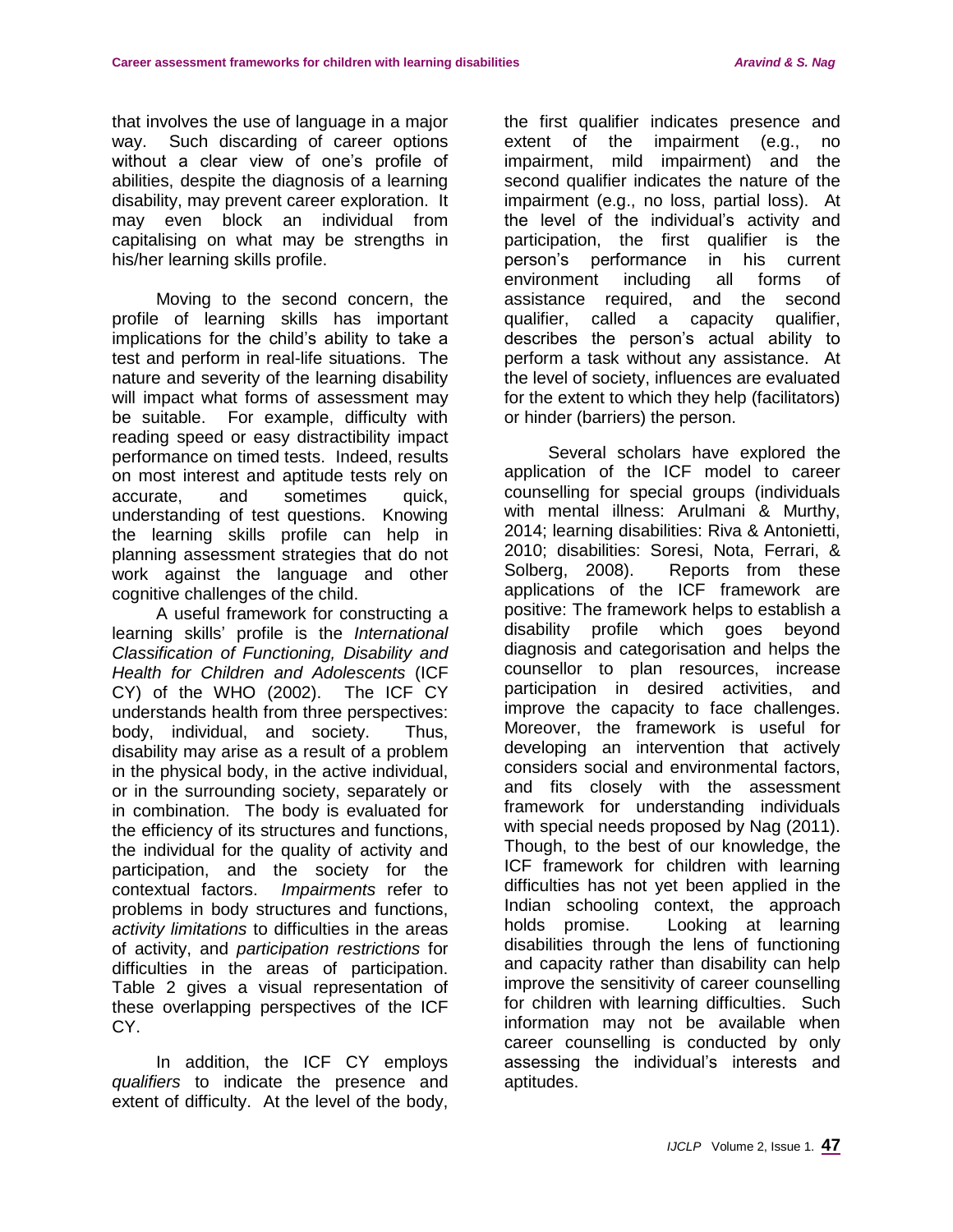#### **Table 2** *Components, Areas of Disability and Categories in the ICF CY*

| Perspective | Components of ICF                                                                                                                                                      | Areas of Disability                                                                                      | Categories <sup>1</sup>                                                                                                                                                                           |
|-------------|------------------------------------------------------------------------------------------------------------------------------------------------------------------------|----------------------------------------------------------------------------------------------------------|---------------------------------------------------------------------------------------------------------------------------------------------------------------------------------------------------|
| Body        | <b>Body Structures</b><br>Anatomical parts of the body such<br>as organs, limbs and their<br>components                                                                | Impairments<br>Problems in body function or structure<br>such as a significant deviation or loss         | Level 1 - Structure of the nervous system<br>Level 2- Structure of brain<br>Level 3 – Structure of cortical lobes<br>Level 4 – Frontal lobe                                                       |
|             | <b>Body Functions</b><br>Physiological functions of body<br>systems, including psychological<br><b>Functions</b>                                                       |                                                                                                          | Level 1 - Mental functions<br>Level 2 - Specific mental functions<br>Level 3 - Attention functions<br>Level 4 - Sustaining attention                                                              |
| Individual  | Activity<br>Execution of a task or action by<br>an individual                                                                                                          | <b>Activity Limitations</b><br>Difficulties an individual may have in<br>executing activities            | Level 1 - Communication<br>Level 2 - Communicating-receiving<br>Level 3 - Communicating with-receiving-<br>spoken messages<br>Level 4 - Comprehending simple spoken<br>messages                   |
|             | Participation<br>Involvement in a life situation                                                                                                                       | Participation Restrictions Problems an<br>individual may experience in<br>involvement in life situations |                                                                                                                                                                                                   |
| Society     | <b>Environmental Factors</b><br>Physical, social and attitudinal<br>environment in which people live<br>and conduct their lives                                        |                                                                                                          | Level 1 - Products and technology<br>Level 2 - Products and technology for<br>personal use in daily living<br>Level 3 - General products and technology<br>for personal use in daily living       |
|             | <b>Personal Factors</b><br>The particular background of an<br>individual's life and living, they<br>comprise features of the individual<br>that are not part of health |                                                                                                          | Qualitative data on the lifestyle, habits,<br>social background, education, life events,<br>race/ethnicity, sexual orientation and assets<br>of the individual to assess impact on<br>functioning |

*Note.* <sup>1</sup>The categories of the ICF CY are denoted in the form of alphanumeric codes. The alphabet represents the domain: *s* for body structures, *b* for body functions, *a* for activity, *p* for participation, and *e* for environment, and numbers represent the category and level of analysis. *Source.* World Health Organization (WHO). (2002). *Towards a common language for functioning, disability and health (ICF)*. Geneva, Switzerland: Author.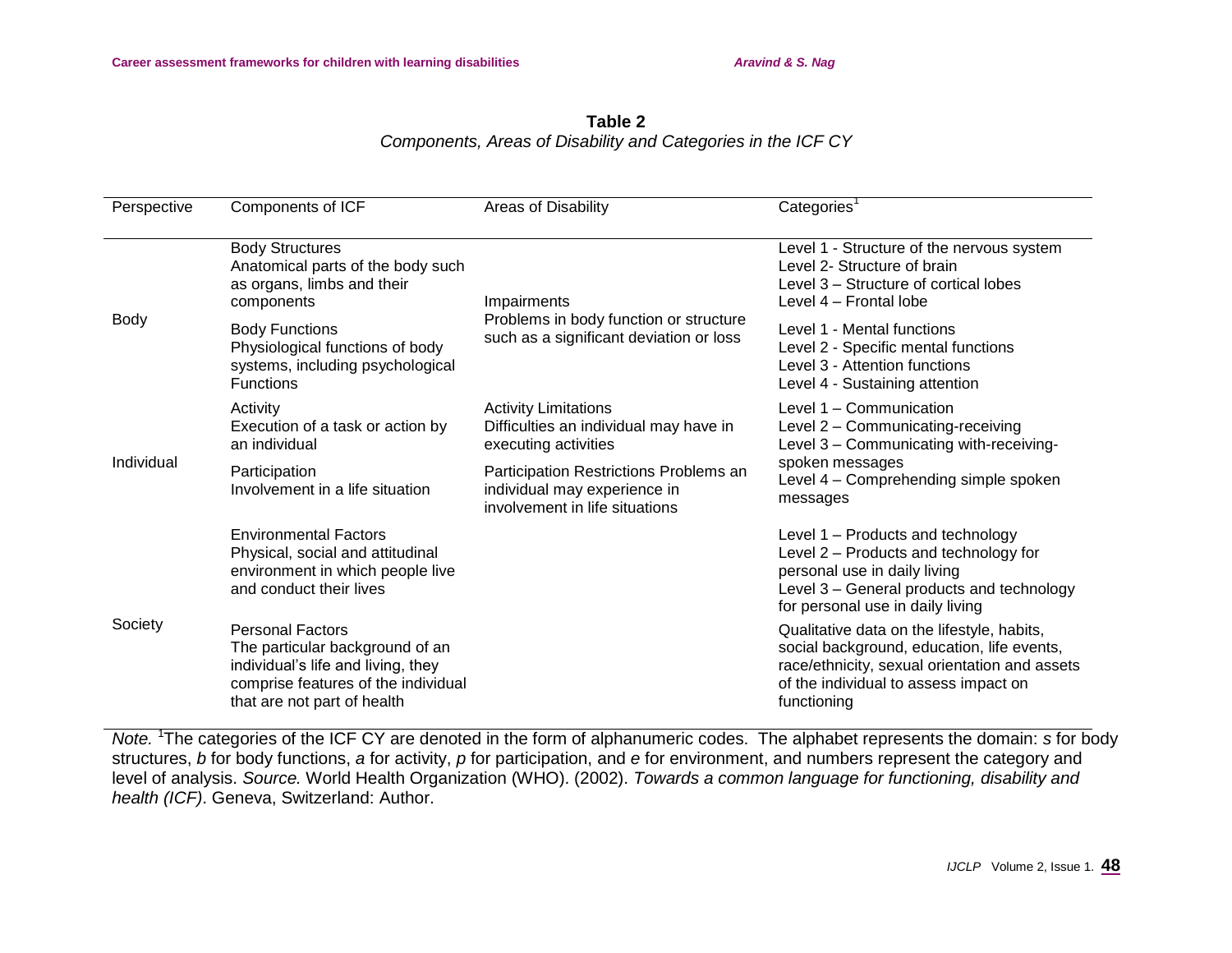### **How to Assess?**

Important pointers for ensuring tests are suitable and sensitive to the learning skills' profiles of children with learning disabilities come from Johnstone, Liu, Altman, and Thurlow (2007) in a study conducted in North America. In order to make test items more readable and comprehensible for children with learning disabilities, test modifications included reducing use of pronouns and negatives, avoiding irrelevant words, and avoiding the use of confusing prefixes. Such modifications increased the chances of giving the correct answer from 46% to 72%. However, although making modifications seemed to increase the percentage of correct responses, individual's (flawed) reading strategies had a higher impact on poor performance than the item characteristics themselves. This indicates that although modifications can be made to verbal tests to make them more readable and comprehensible for people with learning difficulties, the verbal nature of the test itself seems to be a challenge. Clearly paperpencil tests by being focussed on cognitivelinguistic skills already disadvantage the test-taker who has a learning difficulty. Closely related to this is also the structured, timed, or standardised nature of the task, which also can disadvantage the test-taker. especially if there are associated difficulties such as an attention deficit or deep anxieties.

Another reason to review how assessments are done is the growing concern that assessment in the absence of comprehensive career counselling emphasises weaknesses and narrows options considered, does not connect to the person's interests and abilities, and does not acknowledge the influences of personal aspirations and future goals (Nag; 2011;

Soresi et al., 2008). One important implication is that assessment devices should be accompanied by individualised interpretations of performance that keep at its centre, the individual child's learning skills profile, and consequent test-taking profile.

It is also important to note that the time at which assessment is done is important when working with children with learning difficulties. The symptoms of learning disabilities may change over time and what appears as mild symptoms at one stage may have been a severe difficulty at another stage, and vice versa (Nag & Snowling, 2012). Thus, repeated assessment at regular intervals is useful to understand the changing profile of the learning disability and its implication for career counselling.

#### **Conclusion**

Career counselling for children with learning disabilities presents challenges that are different from those for their typically developing peers. Promoting an understanding of learning-related difficulties, assessing the implications of these difficulties for future career development, addressing issues related to confidence and efficacy in career choice making are some of these challenges. This paper stresses that assessment devices must account for specific domains of difficulties when assessing interests and abilities of children with learning disabilities. At the same time, profiling the strengths and weaknesses in learning associated with the learning disability provides valuable information for career preparation. Together, the potentials and learning skills of the child can provide a more complete understanding of the child, and make a powerful foundation for meaningful career counselling.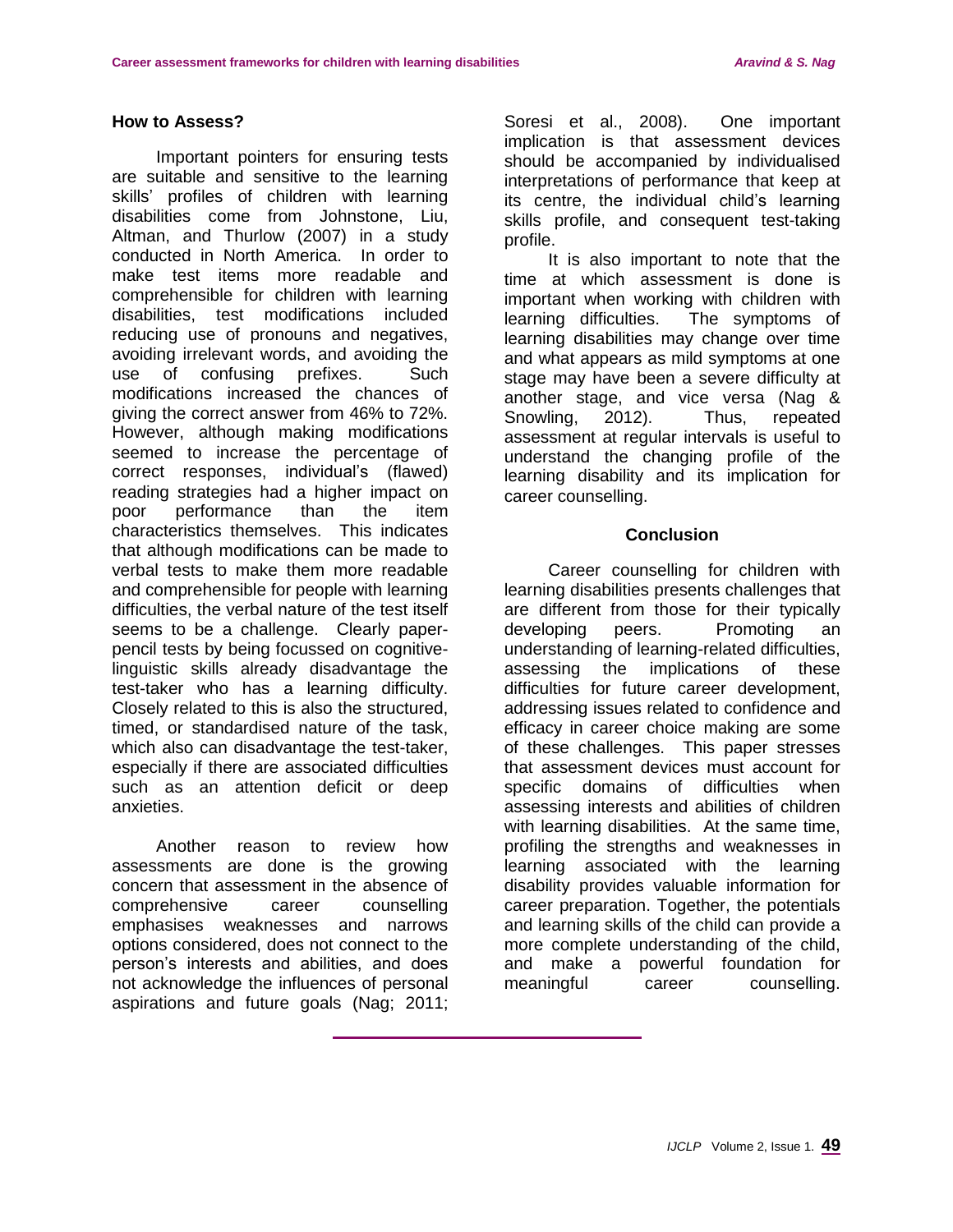#### **About the authors:**

*Sajma Aravind* completed her post graduation in Clinical and Counselling Psychology from the Mangalore University in the year 2010. She joined The Promise Foundation in June 2010 as a project coordinator of its career counselling programme, Jiva. She received initial training in career counselling through The Promise Foundation's 10 -day Certificate Course in Basic Skills for Career Counselling. Today as the Projects Manager of the Foundation's career counselling division, she works directly with students as well as a career counsellor trainer. She is presently enrolled for a doctoral programme in career psychology, focusing on developing an assessment system for children with dyslexia.

*Sonali Nag* PhD*.,* is a clinical psychologist trained at the National Institute for Mental Health and Neuro Sciences (NIMHANS) in India. She is a Newton International Fellow at the University of Oxford, UK. Her research interests are focused on literacy acquisition in the akshara languages. As a Director at The Promise Foundation, her roles extend to the Foundation's Early Childhood and Primary Schools Programme.

#### *References*

- Ackerman, P. L., & Beier, M. E. (2003). Intelligence, personality, and interests in the career choice process. *Journal of Career Assessment, 11*(2), 205-218. doi: 10.1177/1069072703011002006
- Alston, R. J., Bell, T., & Hampton, J. (2002). Learning disability and career entry into the sciences: A critical analysis of attitudinal factors. *Journal of Career Development, 28*(4), 263–275.
- American Psychiatric Association (APA). (2013). *Diagnostic and statistical manual of mental disorders* (5th ed.). Washington, DC: Author.
- Anctil, T. M., Ishikawa, M. E., & Scott, A. T. (2008). Academic identity development through self determination: Successful college students with learning disabilities. *Career Development for Exceptional Individuals, 31*(3), 164-174.
- Anderson, P. L., & Meier-Hedde, R. (2001). Early case reports of dyslexia in the United States and Europe. *Journal of Learning Disabilities, 34*(1), 9-21.
- Aravind, S., Sailo, E., Nag, S., & Arulmani, G. (2011). *"I'm learning so much more than I thought I would".* Poster presented at the Symposium of Language, Literacy and Cognitive Development, Bangalore, India.
- Arulmani, G. (2009). The internationalization of career counselling: Bridging cultural processes and labour market demands in India. *Asian Journal of Counselling, 16*(2), 149-170.
- Arulmani, G. (2014). Assessment of interest and aptitude: A methodologically integrated approach. In G. Arulmani, A. J. Bakshi, F. T. L. Leong, & A. G. Watts (Eds.), *Handbook of career development: International perspectives* (pp. 609-630)*.* New York, NY: Springer.
- Arulmani, G., & Murthy, S. (2014). "I don't want to make candles!": Supporting the career development needs of those recovering from mental illnesses. In G. Arulmani, A. J. Bakshi, F. T. L. Leong, & A. G. Watts (Eds.), *Handbook of career development: International perspectives* (pp. 513-538)*.* New York, NY: Springer.
- Banerjee, R., Mehendale, A., & Nanjundaiah, M. (Eds.). (2011). *Understanding inclusive practices in schools: Examples of schools from India*. Bangalore, India: Seva-In Action.
- Dik, B. J., & Hansen, J.-I. C. (2008). Following passionate interests to well-being. *Journal of Career Assessment, 16*(1), 86-100. doi: 10.1177/1069072707305773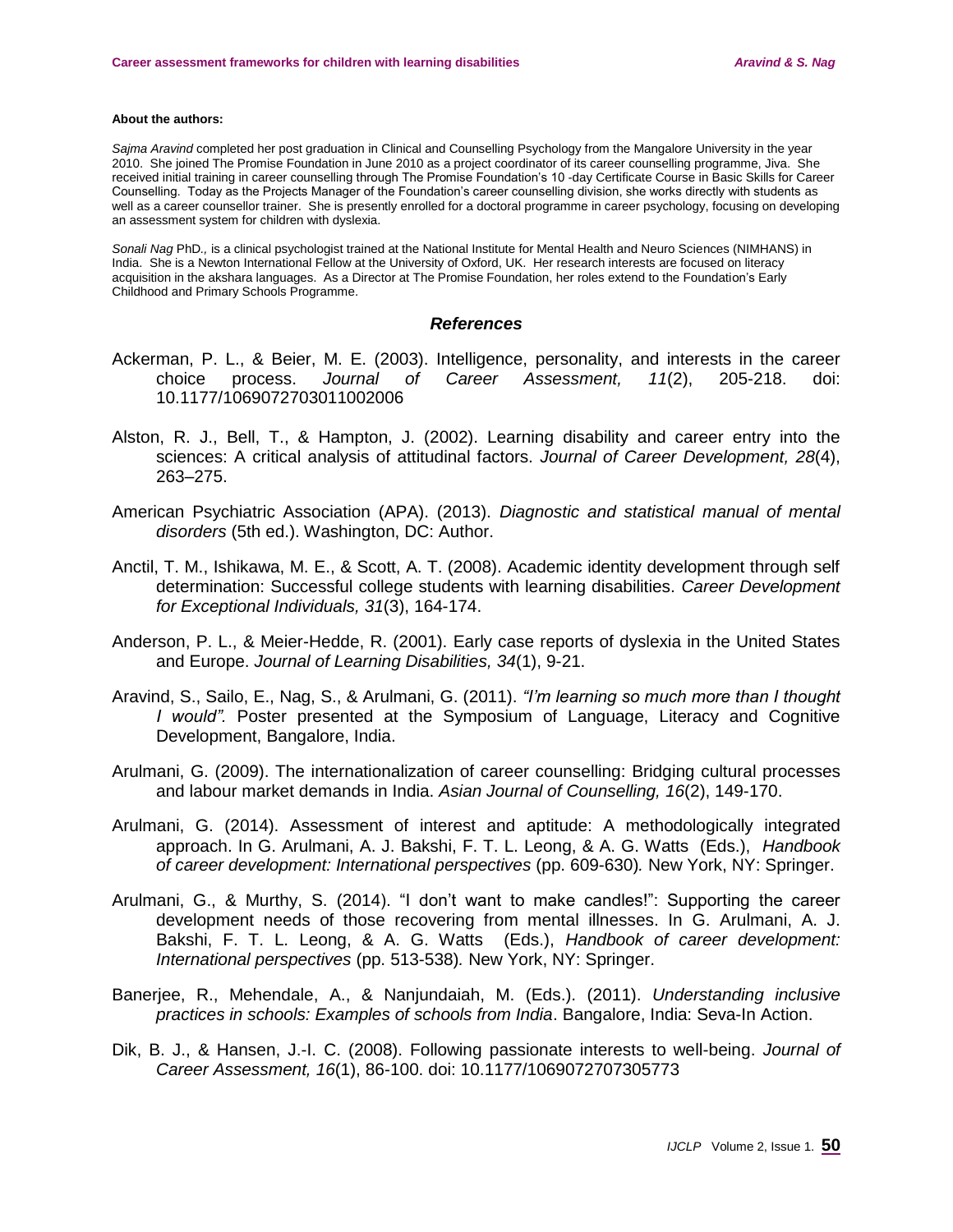- Gottfredson, L. S. (2003).The challenge and promise of cognitive career assessment. *Journal of Career Assessment, 11*(2), 115-135.
- Hitchings, W. E., Luzzo, D. A., Ristow, R., Horvath, M., Retish, P., & Tanners, A. (2001).The career development needs of college students with learning disabilities: In their own words. *Learning Disabilities Research and Practice, 16*(1), 8-17.
- Johnstone, C., Liu, K., Altman, K., & Thurlow, M. (2007). *Student think aloud reflections on comprehensible and readable assessment items: Perspectives on what does and does not make an item readable* (Technical Report 48). Minneapolis, MN: University of Minnesota, National Center on Educational Outcomes.
- Luzzo, D. A., Hitchings, W. E., Retish, P., & Shoemaker, A. (1999). Evaluating differences in college students' career decision making on the basis of disability status. *The Career Development Quarterly, 48*(2), 142-156.
- Low, K. S. D., Yoon, M., Roberts, B. W., & Rounds, J. (2005). The stability of vocational interests from early adolescence to middle adulthood: A quantitative review of longitudinal studies. *Psychological Bulletin, 131*(5), 713-737. doi: 10.1037/0033-2909.131.5.713
- Nag, S. (2011). Special educational needs, social cognitive environments, and preparing for the world of work. *International Journal of Educational and Vocational Guidance, 11*(2)*,* 125- 138*.*
- Nag, S. (2014). Special educational needs, social cognitive environments and preparing for the world of work. In G. Arulmani, A. J. Bakshi, F. T. L. Leong, & A. G. Watts (Eds.), *Handbook of career development: International perspectives* (pp. 497-512)*.* New York, NY: Springer.
- Nag, S., & Snowling, M. J. (2012). School underachievement and specific learning difficulties. In J. M. Rey (Ed.), *IACAPAP e-textbook of child and adolescent mental health.* Geneva, Switzerland: International Association for Child and Adolescent Psychiatry and Allied Professions.
- Parsons, F. (1909). *Choosing a vocation.* Boston, MA: Houghton Mifflin.
- Raskind, M. H., Goldberg, R. J., Higgins, E. L., & Herman, K. L. (1999). Patterns of change and predictors of success in individuals with learning disabilities: Results from a twenty-year longitudinal study. *Learning Disabilities Research & Practice, 14*(1), 35-49.
- Riva, S., &Antonietti, A. (2010). The application of the ICF CY model in specific learning difficulties: A case study. *Psychology of Language and Communication, 14*(2), 37-58.
- Soresi, S., Nota, L., Ferrari, L., & Solberg, V. S. (2008). Career guidance for persons with disabilities. In J. A. Athansou & R. Van Esbroeck (Eds.), *International handbook of career guidance* (pp. 405-417)*.* Springer Science + Business Media B. V.
- World Health Organization (WHO). (1992). *The ICD-10 classification of mental and behavioural disorders.* Geneva, Switzerland: Author.
- World Health Organization (WHO). (2002). *Towards a common language for functioning, disability and health (ICF)*. Geneva, Switzerland: Author.